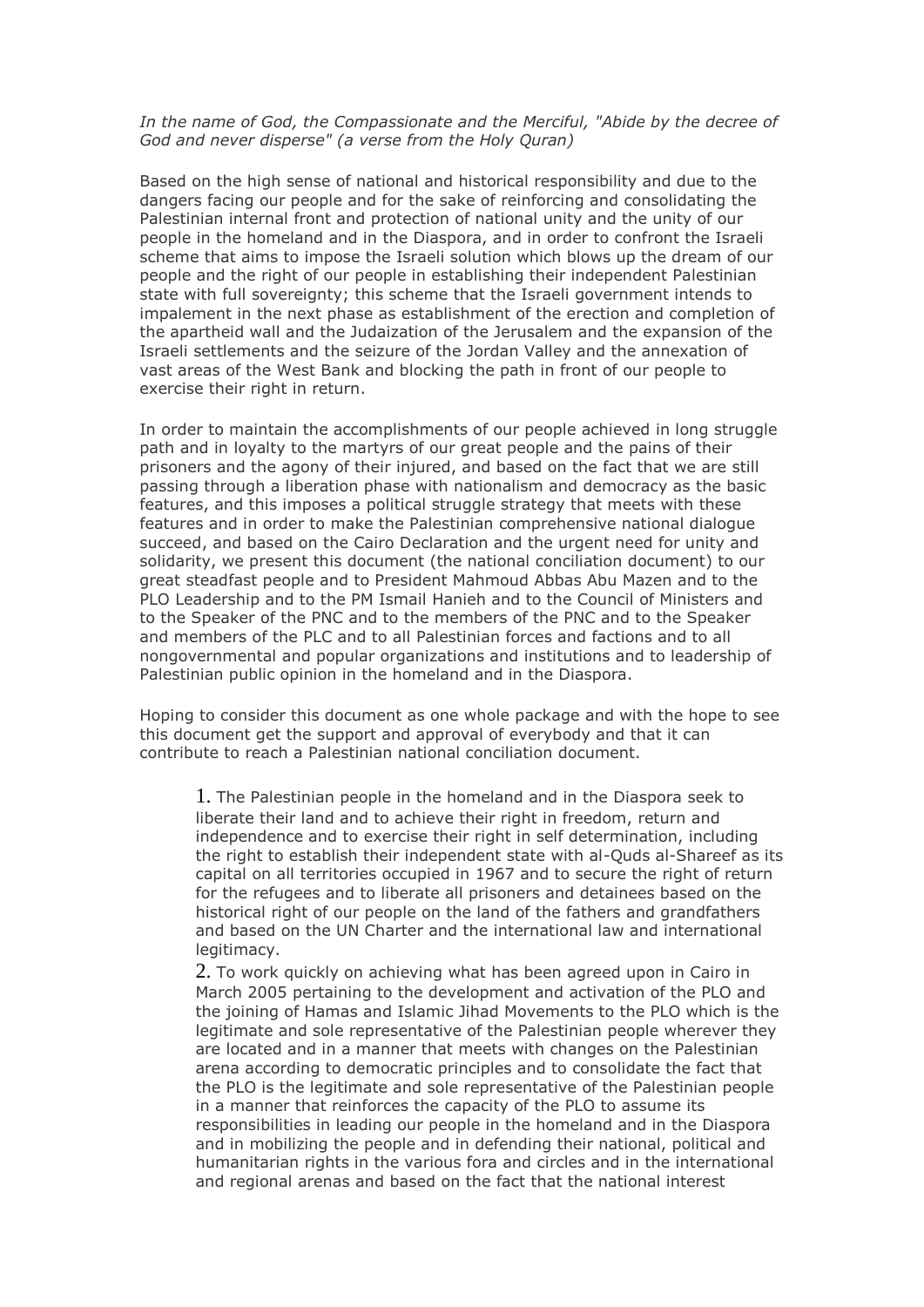stipulates the formation of a new Palestinian National Council before the end of 2006 in a manner that secures the representation of all Palestinian national and Islamic forces, factions and parties and all concentrations of our people everywhere and the various sectors and the figures on proportional basis in representation and presence and struggle and political, social and popular effectiveness and to maintain the PLO as a broad front and framework and a comprehensive national coalition and a gathering framework for all the Palestinians in the homeland and in the Diaspora and to be the higher political reference.

3. The right of the Palestinian people in resistance and clinging to the option of resistance with the various means and focusing the resistance in the occupied territories of 1967 alongside with the political action and negotiations and diplomatic action and continuation of popular and mass resistance against the occupation in its various forms and policies and making sure there is broad participation by all sectors and masses in the popular resistance.

4. To set up a Palestinian plan towards comprehensive political action and to unify the Palestinian political rhetoric on the basis of the Palestinian national consensus program and Arab legitimacy and the international legitimacy resolutions that grant justice to the Palestinian people who are represented by the PLO and the PNA as president and government, and the national and Islamic factions and the civil society organizations and the public figures in order to mobilize Arab, Islamic and international political and financial and economic and humanitarian support and solidarity to our people and to our PNA and to support the right of our people in self determination and freedom and return and independence and to confront the plan of Israel in imposing the Israeli solution on our people and to confront the oppressive siege on the Palestinian people.

5. To protect and reinforce the PNA since it is the nucleus of the future state; this PNA which was established by the struggle and sacrifices, blood and pain of the Palestinian people and to stress on the fact the higher national interests stipulates respecting the temporary constitution of the PNA and the effective laws and respecting the responsibilities and authorities of the president elected according to the will of the Palestinian people through free, honest and democratic elections and to respect the responsibilities and authorities of the government that was granted the confidence vote by the PLC.

And the importance and the need for creative cooperation between the presidency and the government and joint work and hold regular meetings between them to settle any disputes that might arise through brotherly dialogue based on the temporary constitution and for the sake of the higher interests and the need to hold a comprehensive reform in the PNA institutions, especially the judicial apparatus and the respect of the judiciary authority at all levels and to implement its decisions and to reinforce the rule of the law.

6. To form a national unity government on a basis that secures the participation of all parliament blocs, especially Fatah and Hamas and the political forces that desire to participate on the basis of this document and the joint program to upgrade the Palestinian situation at the local, Arab, regional and international levels and to confront the challenges through having a strong national government that enjoys Palestinian popular and political support from all forces and to present the best possible care for the sectors that carried the burden of steadfastness and resistance and the Intifada and who were the victims of the Israeli criminal aggression, especially the families of the martyrs, prisoners and injured and the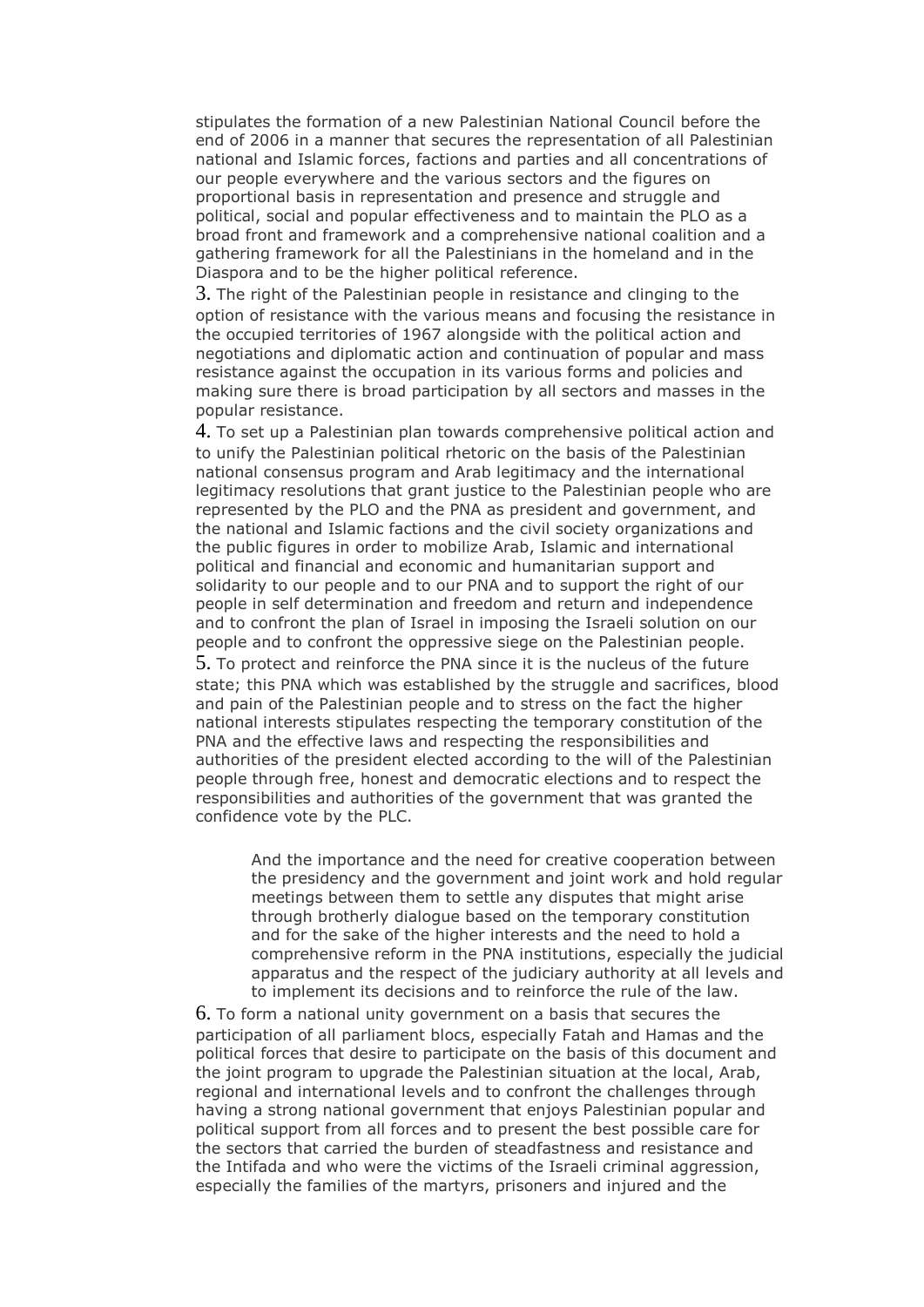owners of the demolished homes and properties which were destroyed by the occupation, in addition to the care to the unemployed and the graduates.

7. Administration of the negotiations is the jurisdiction of the PLO and the President of the PNA on the basis of clinging to the Palestinian national goals and to achieve these goals on condition that any final agreement must be presented to the new PNC for ratification or to hold a general referendum wherever it is possible.

8. To liberate the prisoners and detainees is a sacred national duty that must be assumed by all Palestinian national and Islamic forces and factions and the PLO and the PNA as President and government and the PLC and all resistance forces.

9. The need to double efforts to support and care for the refugees and defend their rights and work on holding a popular conference representing the refugees which should come up with commissions to follow up its duties and to stress on the right of return and to cling to this right and to call on the international community to implement Resolution 194 which stipulates the right of the refugees to return and to be compensated.

 $10.$  To work on forming a unified resistance front under the name "Palestinian resistance front" to lead and engage in resistance against the occupation and to unify and coordinate action and resistance and to form a unified political reference for the front.

11. To cling to the democratic trend and to hold regular general free and honest and democratic elections according to the law for the president and the PLC and the local and municipal councils and to respect the principle of peaceful and smooth transfer of authority and to promise to protect the Palestinian democratic experience and respect the democratic choice and its results and respect the rule of the law and the public and basic freedoms and freedom of the press and equality among the citizens in rights and duties without any discrimination and to protect the achievements of women and develop and reinforce them.

12. To reject and denounce the oppressive siege against the Palestinian people which is being led by the US and Israel and call on the Arabs at the popular and official levels to support the Palestinian people and the PLO and the PNA and to call on the Arab governments to implement the political, financial, economic, and media decisions of the Arab summits that support the Palestinian people and their steadfastness and their national cause and to stress that the PNA is committed to the Arab consensus and to joint Arab action.

13. To call on the Palestinian people for unity and solidarity and unifying the ranks and support the PLO and the PNA as president and government and to reinforce steadfastness and resistance in face of the aggression and siege and to reject intervention in the Palestinian internal affairs.

14. To denounce all forms of split that can lead to internal conflicts and to condemn the use of weapons regardless of the reasons in settling internal disputes and to ban the use of weapons among the members of the Palestinian people and to stress on the sanctity of the Palestinian blood and to abide by dialogue as the sole means to solve disagreements and freedom of expression through all media, including the opposition to the authority and its decisions on the basis of the law and the right of peaceful protest and to organize marches and demonstrations and sit ins on condition that they be peaceful and without any arms and not to attack the properties of citizens and public property.

15. The national interest stipulates the need to look for the best means